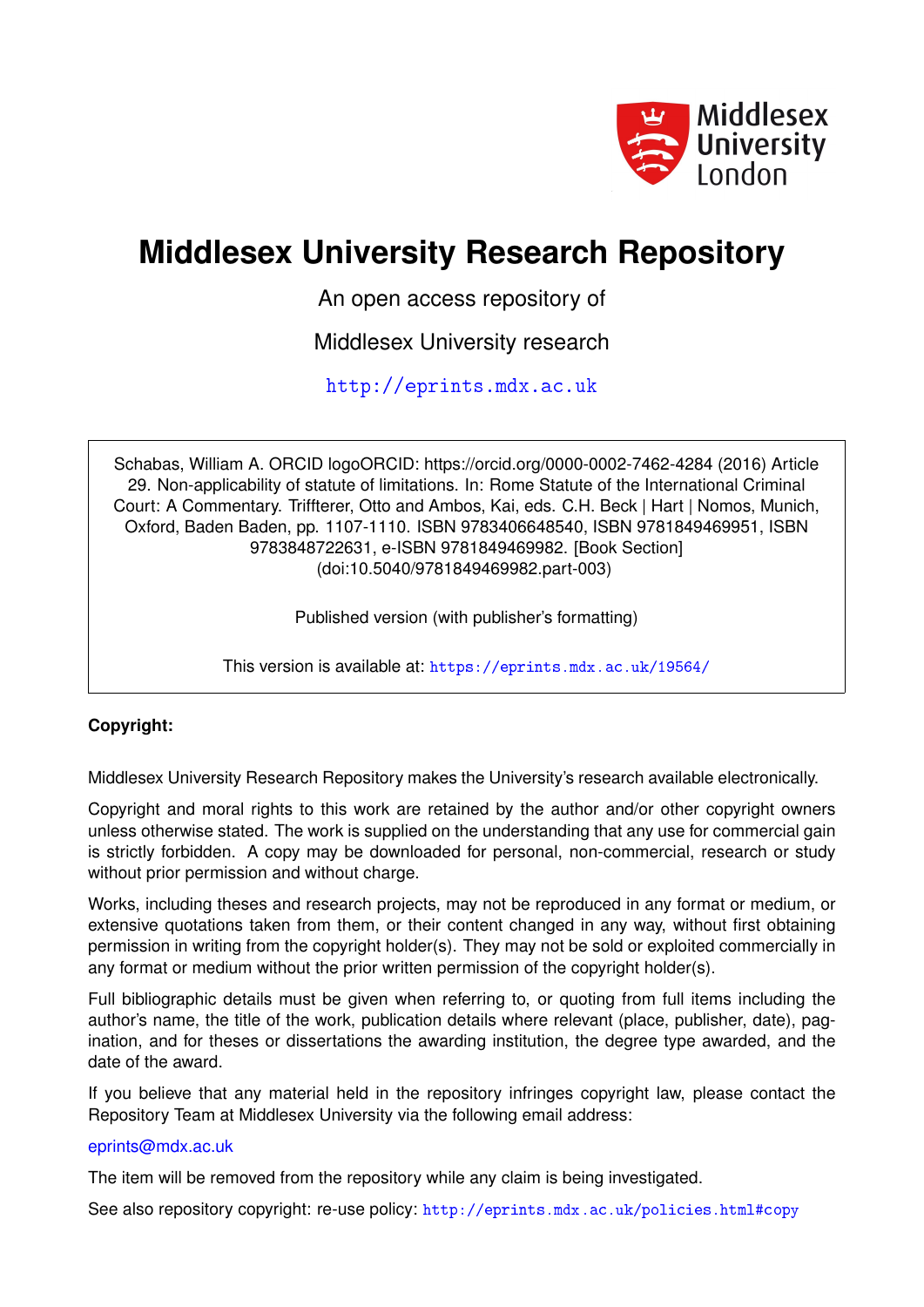## Article 29 Non-applicability of statute of limitations

The crimes within the jurisdiction of the Court shall not be subject to any statute of limitations.

Literature: Van den Wyngaert, C. and Dugard, J., 'Non-applicability of Statute of Limitaions', in: A. Cassese, P. Gaeta and J. R.W.D. Jones (eds.), The Rome Statute of the International Criminal Court: A Commentary (2002) 873; Henckaerts, J.-M. and Doswald Beck, L., Customary International Humanitarian Law, Vol. I: Rules (2005) 614.

#### Content

#### A. Introduction/General remarks

The Rome Statute declares that the crimes within the Court's jurisdiction are not subject to 1 a statute of limitations. None of the preceding international instruments concerned with international prosecution of atrocities, from the Charter of the International Military Tribunal to the statutes of the ad hoc Tribunals, has contained anything similar. This is only logical, because in the absence of texts within the instruments creating a time bar, silence was all that was required. On the other hand, Control Council Law No. 10 stated that '[I]n any trial or prosecution for a crime herein referred to, the accused shall not be entitled to the benefits of any statute of limitation in respect of the period from 30 January 1933 to 1 July 1945<sup>'1</sup>. Because Control Council Law No. 10 was applicable to national prosecutions within Germany, the provision was required in order to neutralize any alleged time bar to trials for Nazi-era crimes.

Many domestic criminal law systems provide for statutory limitation of crimes, even the 2 most serious<sup>2</sup>. Under French law, for example, prosecutions for murder are time barred after ten years3. Codes derived from the Napoleonic model generally have similar provisions. At trial, Eichmann pleaded that prosecution was time barred, but the argument was dismissed. Eichmann invoked a fifteen-year limitation period in force in Argentina. The District Court of Jerusalem ruled that Argentine norms could not apply, adding a reference to applicable Israeli legislation declaring that 'the rules of prescription … shall not apply to offences under this Law' 4. During the 1960s, as the application of statutory limitations in national penal codes to Nazi war criminals began to appear possible, there was a movement to amend rules by which such prosecutions could be time barred. Accordingly, there were changes to domestic legislation<sup>5</sup>. On an international level, these developments took the form of

<sup>&</sup>lt;sup>1</sup> Control Council Law No. 10, Punishment of Persons Guilty of War Crimes, Crimes Against Peace and Against Humanity, 20 Dec. 1945, Official Gazette Of The Control Council For Germany, No. 3, Berlin, 31 Jan. 1946, 50– 55, article II (5).

<sup>&</sup>lt;sup>2</sup> See: LaRosa, Dictionnaire de Droit International Pénal: Termes Choisis (1998) 50-52.

<sup>3</sup> Penal Code (France), Article 7.

<sup>4</sup> A. G. Israel v. Eichmann, (1968) 36 ILR 18 (District Court), para. 53.

<sup>5</sup> Germany seems to have had a twenty-year limitation period on Nazi crimes not contemplated by Control Council Law No. 10. On 25 Mar. 1965 the Bundestag extended the limitation date for murder to 31 Dec. 1969, which was the twentieth anniversary of establishment of the German Federal Republic. But this was inadequate and the date was again extended until 31 Dec. 1979. On 3 July 1979 the Bundestag voted to eliminate any limitation date for murder. See: de Mildt, In the Name of the People: Perpetrators: Perpetrators of Genocide in the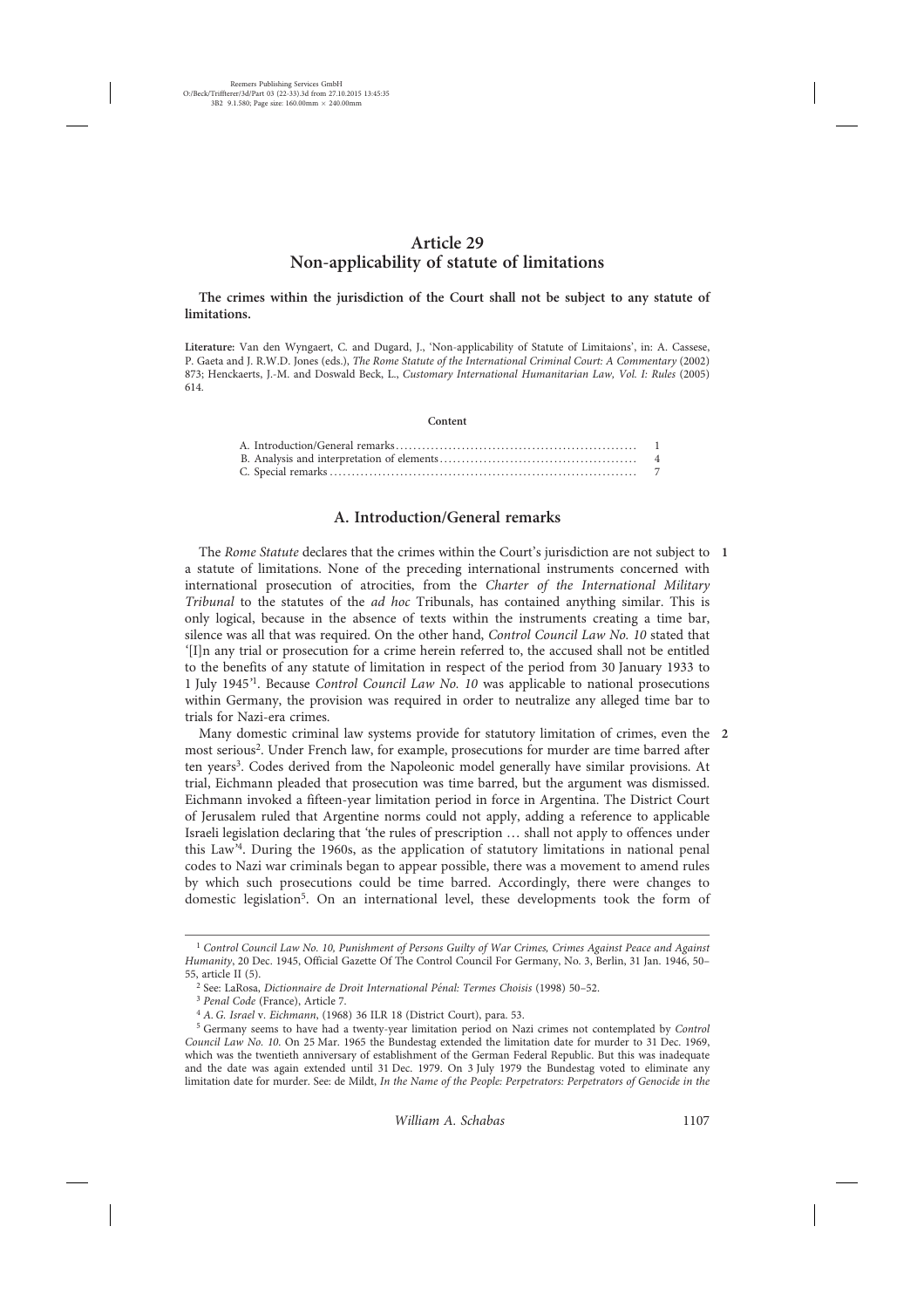Article 29 3-4 Part 3. General Principles of Criminal Law

General Assembly resolutions<sup>6</sup>, and treaties within both the United Nations system<sup>7</sup> and that of the Council of Europe8. Both instruments refer to the crime of genocide and to crimes against humanity as offences for which there shall be no statutory limitation.

3 The treaties have not been a great success in terms of signature and ratification; the United Nations instrument still has only forty-five States Parties. The low rate of adhesion to the United Nations Convention has led some academics to contest the suggestion that this is a customary norm9. However, the French Cour de Cassation determined, in the Barbie case, that the prohibition on statutory limitations for crimes against humanity is now part of customary law10. Although the debates surrounding adoption of article 29 of the Rome Statute revealed a lack of unanimity on the subject, the final result is a clear demonstration of the Statute's contribution to the progressive development of international law.

### B. Analysis and interpretation of elements

4 There was no reference to statutory limitation in the ILC Draft Statute that was submitted to the General Assembly in 1994<sup>11</sup>. In the Ad Hoc Committee sessions of 1995, it became clear that the principle of the impermissibility of statutory limitations for crimes such as genocide and crimes against humanity was not universally accepted. Some delegations urged that the question be considered 'bearing in mind the importance of the legal principle involved, which reflected the decreasing social importance of bringing criminals to justice and the increasing difficulties in ensuring a fair trial as time elapsed<sup>'12</sup>. In the first sessions of the Preparatory Committee, delegations expressed concern about the fairness of 'stale' prosecutions. The possibility that statutory limitations could apply to crimes that are less serious than the core offences of genocide and crimes against humanity was also evoked<sup>13</sup>. According to the 1996 report to the General Assembly, '[s]ome delegations suggested that, instead of establishing a rigid rule, the Prosecutor or the President should be given flexible power to make a determination on a case-by-case basis, taking into account the right of the accused to due process. It was suggested that an accused should be allowed to apply to the Court to terminate the proceedings on the basis of fairness, if there was lack of evidence owing to the passage of many years<sup>214</sup>. One of the issues involved in addressing the matter was the general question of complementarity, in that States with statutory limitations on some or all of the crimes would find themselves 'unable' to prosecute after time had elapsed. A number of formal proposals before the Preparatory Committee contemplated some form of statutory limitation, either for certain specified treaty crimes or for the subject-matter

<sup>14</sup> Ibid., para. 196.

Reflection of Their Post-War Prosecution in West Germany (1996) 29-30; I. Müller, Hitler's Justice, the Courts of the Third Reich (1991) 243–249; Monson (1982) 30 AJIL 605; Triffterer (1980) NJW 2049 et seq.

<sup>6</sup> GA Res. 3 (I); GA Res. 170 (II); GA Res. 2583 (XXIV); GA Res. 2712 (XXV); GA Res. 2840 (XXVI); GA Res. 3020 (XXVII); GA Res. 3074 (XXVIII).

<sup>7</sup> Convention on the Non-applicability of Statutory Limitations to War Crimes and Crimes Against Humanity, 754 UNTS 73 (1970). See: Miller (1971) 65 AJIL 476.

<sup>8</sup> European Convention on the Non Applicability of Statutory Limitation to Crimes Against Humanity and War Crimes of January 25, 1974, ETS 82.

<sup>&</sup>lt;sup>9</sup> Ratner and Abrams, Accountability for Human Rights Atrocities in International Law, Beyond the Nuremberg Legacy (1997) 126.

 $^{10}$  Fédération nationale des déportés et internés résistants et patriotes et al. v. Barbie, (1984) 78 I.L.R. 125,

<sup>135.</sup> Also: France, Assemblée nationale, Rapport d'information déposé en application de l'article 145 du Règlement par la Mission d'information de la Commission de la défense nationale et des forces armées et de la Commission des affaires étrangères, sur les opérations militaires menées par la France, d'autres pays et l'ONU au Rwanda entre 1990 et 1994, p. 286 (1999).

<sup>&</sup>lt;sup>11</sup> 1994 ILC Draft Statute.

<sup>12</sup> Ad Hoc Committee Report, para. 127, p. 29.

<sup>13</sup> 1996 Preparatory Committee I, paras. 195–196, p. 45.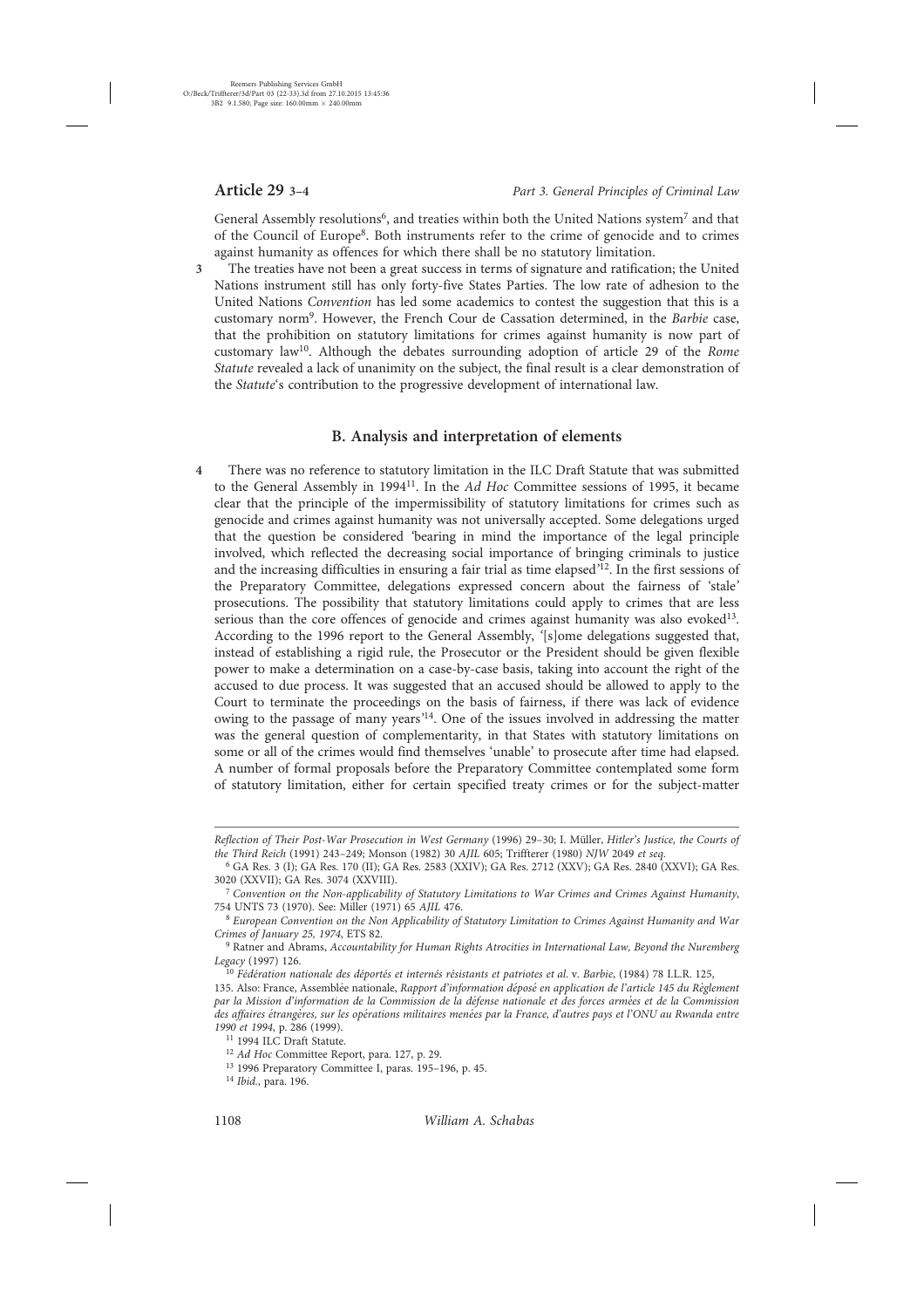#### Non-applicability of statute of limitations 5-7 Article 29

jurisdiction of the Court as a whole<sup>15</sup>. France argued for statutory limitation of ten or twenty  $\gamma$  vears in the case of war crimes<sup>16</sup>. Interestingly, of the several draft proposals, non suggested that the statute simply be silent on the subject.

At the Rome Conference, the Working Group on General Principles opted for a text 5 declaring the impermissibility of statutory limitation<sup>17</sup>. Testifying to the difficulty with the concept for some delegations, its report included a footnote:

'Two delegations were of the view that there should be a statute of limitations for war crimes. One delegation agreed to the above text in a show of flexibility, but stressed that there should be a possibility not to proceed if, due to the time that has passed, a fair trial cannot be guaranteed. The question of statute of limitations will need to be revisited if treaty crimes are included. There must also be a special regime for crimes against the integrity of the Court. The absence of a statute of limitations for the Court raises an issue regarding the principle of complementarity given the possibility that a statute of limitations under national law may bar action by the national courts after the expiration of a certain time period, whereas the ICC would still be able to exercise jurisdiction' 18.

But the delegations did not object to the text being sent to the Drafting Committee<sup>19</sup>, and 6 it was adopted unchanged in the final version.

#### C. Special remarks

In sentencing proceedings before the *ad hoc* tribunals it has been argued that the lapse of 7 time between commission of the offence and imposition of penalty should be treated as a mitigating factor. In rejecting the argument, judges have referred to the prohibition on statutory limitation. For example, Trial Chamber 1 of the International Criminal Tribunal for the former Yugoslavia wrote: 'For crimes of a seriousness justifying their exclusion from statutory limitation, the Trial Chamber considers that a lapse of time of almost twelve years between the commission of the crimes and sentencing proceedings is not so long as to be considered a factor for mitigation' 20.

The ad hoc tribunals have been required to consider statutory limitations as part of the process of referring cases to national courts, pursuant to Rule 11bis of the Rules of Procedure and Evidence. For example, in referring a case to the court of Serbia, a Referral Bench of the International Criminal Tribunal for the former Yugoslavia noted that article 95 para. 1, 1 (1) of the Criminal Code of the Socialist Federal Republic of Yugoslavia barred prosecution after twenty-five years. Accordingly, in the case under consideration, of which the alleged acts took place in December 1991, the offence would be time barred in 2016, a situation that the Referral Bench considered acceptable given the prospect of prompt trial within Serbia<sup>21</sup>.

Article 29 as adopted by the Rome Conference is unnecessary, at least to the extent it would be applied to trials before the Court for offences listed in article 5. Obviously, in the absence of a provision actually establishing statutory limitations, the silence of the Statute can only mean that there are no statutory limitations. This does not mean that article 29 is superfluous. Its role would appear to be part of the complex relationship between national and international judicial systems. The issue of statutory limitation arose when France was contemplating ratification of the Rome Statute. The French Conseil constitutionnel consid-

<sup>15</sup> 1996 Preparatory Committee II, pp. 88–89. Also: Preparatory Committee Decisions Feb. 1997, pp. 24–26; Zutphen Draft, pp. 57–58; 'Draft Statute for the International Criminal Court', UN Doc. A/CONF.183/2/Add.2, pp. 62–64.

<sup>16</sup> UN Doc. A/CONF.183/C.1/SR.2, para. 47.

<sup>17</sup> Ibid., paras. 45–74.

<sup>18</sup> UN Doc. A/CONF.183/C.1/WGGP/L.4, p. 4, fn. 7; UN Doc. A/CONF.183/C.1/WGGP/L.4/Corr. 1, fn. 7.

<sup>19</sup> UN Doc. A/CONF.183/C1/SR.8, paras. 76, 82.

<sup>20</sup> Prosecutor v. Mrða, IT-02-59-S, Sentencing Judgment, 31 Mar. 2004, para. 104.

<sup>&</sup>lt;sup>21</sup> Prosecutor v. Kovačević, IT-01-42/2-I, Decision on Referral of Case Pursuant to Rule 11bis, 17 Nov. 2006, paras. 39, 42. Similarly, in a referral to Bosnia and Herzegovina: Prosecutor v. Stanković, IT-96-23/2-PT, Decision on Referral of Case Under Rule 11bis, 17 May 2005, para. 41.